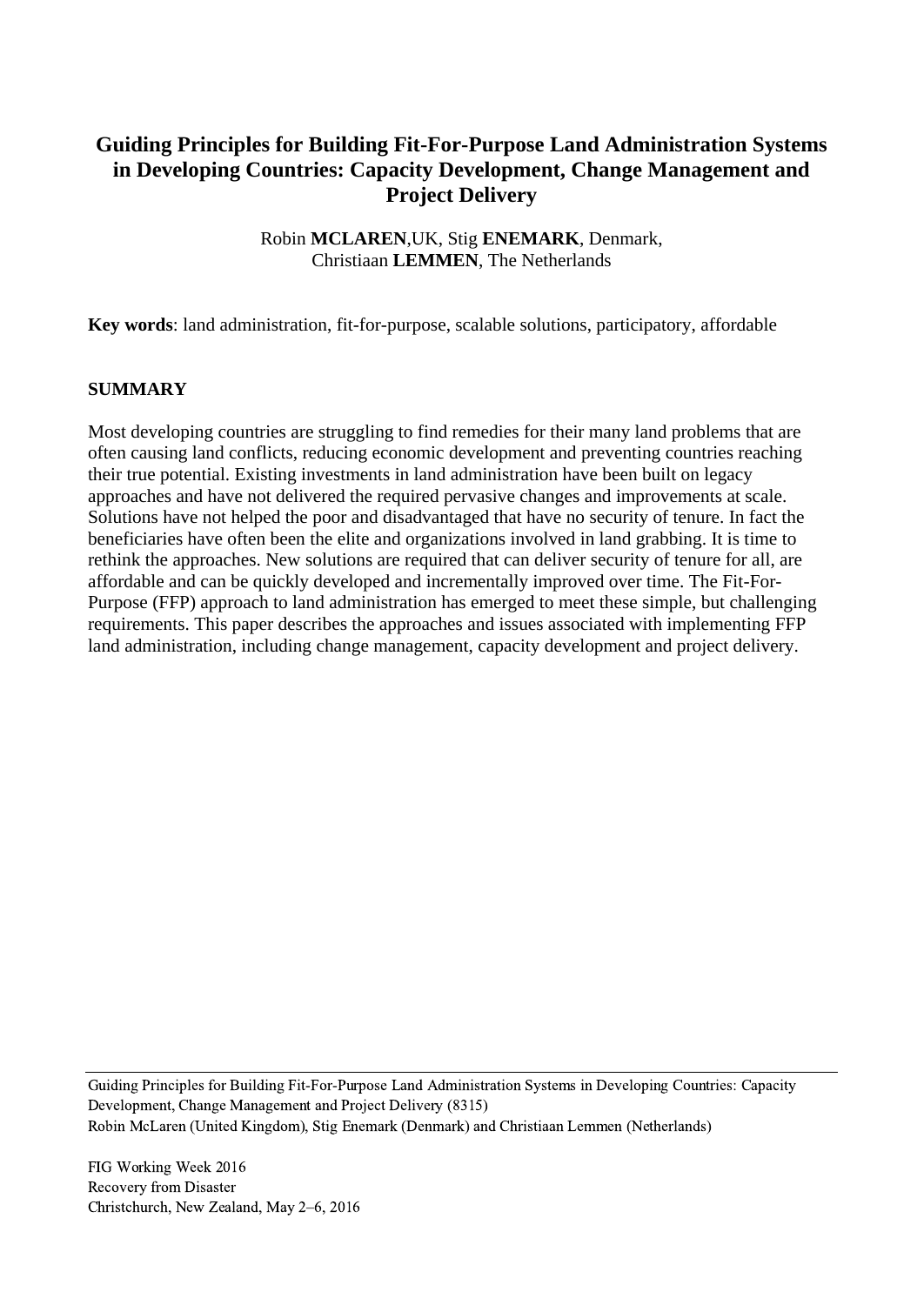# **Guiding Principles for Building Fit-For-Purpose Land Administration Systems in Developing Countries: Capacity Development, Change Management and Project Delivery**

Robin **MCLAREN**,UK, Stig **ENEMARK**, Denmark, Christiaan **LEMMEN**, The Netherlands

## **1 INTRODUCTION**

Most developing countries are struggling to find remedies for their many land problems that are often causing land conflicts, reducing investments and economic development, and preventing countries reaching their true potential. Existing investments in land administration have been built on legacy approaches, have been fragmented and have not delivered the required pervasive changes and improvements at scale. The solutions have not helped the most needy - the poor and disadvantaged that have no security of tenure. In fact the beneficiaries have often been the elite and organizations involved in land grabbing. It is time to rethink the approaches. New solutions are required that can deliver security of tenure for all, are affordable and can be quickly developed and incrementally improved over time. The Fit-For-Purpose (FFP) approach to land administration has emerged to meet these simple, but challenging requirements.

This FFP approach has been recognized and supported by FIG and the World Bank and is described in a joint FIG and World Bank 2014 publication (FIG/WB, 2014). UN-HABITAT / Global Land Tool Network (GLTN) decided to elaborate this approach further by initiating a project in cooperation with Kadaster on developing Guiding Principles for FFP Land Administration in collaboration with key partners (Enemark, et al, 2015). This guide underpins the GLTN land tool development activities and enables implementation of sustainable land administration systems in developing countries at scale.

This paper describes the approaches and issues associated with implementing FFP land administration solutions, including change management, capacity development and project delivery (Enemark, et al, 2015).

## **2 WHAT IS FFP LAND ADMINISTRATION?**

The FFP concept includes three core components: the spatial, the legal, and the institutional frameworks. Each of these components includes the relevant flexibility to meet the actual needs of today and can be incrementally improved over time in response to societal needs and available financial resources. This means that the concept – in itself – represents a continuum – see Figure 1.

The three framework components are interrelated and form a conceptual nexus underpinned by the necessary means of capacity development. Each of the frameworks must be sufficiently flexible to

Guiding Principles for Building Fit-For-Purpose Land Administration Systems in Developing Countries: Capacity Development, Change Management and Project Delivery (8315)

Robin McLaren (United Kingdom), Stig Enemark (Denmark) and Christiaan Lemmen (Netherlands)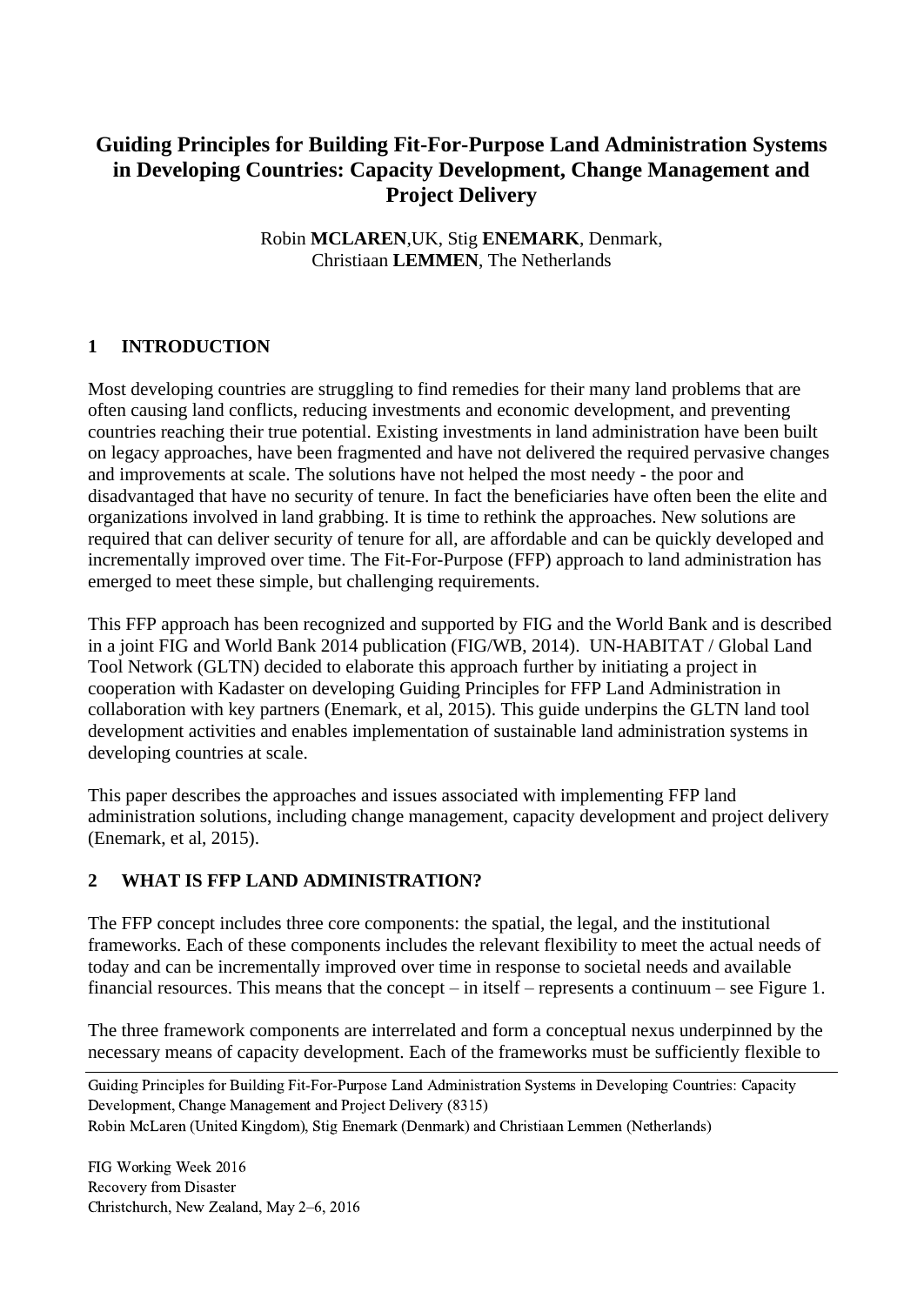accommodate and serve the current needs of the country within different geographical, judicial, and administrative contexts.



**Figure 1. The FFP Concept (Enemark, et al, 2015)**

The spatial framework aims to represent the way land is occupied and used. The scale and accuracy of this representation should be sufficient for supporting security of the various kinds of legal rights and tenure forms through the legal framework as well as for managing these rights and the use of land and natural resources through the institutional framework. The FFP approach therefore needs to be enshrined in the land laws, and for administering this regulatory set-up the institutional framework must be designed in an integrated, transparent and user-friendly way. This administration again requires reliable and up to date land information that is provided through the spatial framework.

The FFP concept therefore encompasses a dynamic interaction of the spatial, legal, and institutional framework for achieving the overall land policy objectives and outcomes for society and communities – and each of the frameworks can be incrementally improved over time. These dependencies need to be carefully coordinated to ensure that the frameworks are mutually reinforcing. For example, if legitimate rights are recognised then the legal framework will have to be modified to legally enshrine the tenure type, ICT solutions will have to be adapted to support

Guiding Principles for Building Fit-For-Purpose Land Administration Systems in Developing Countries: Capacity Development, Change Management and Project Delivery (8315)

Robin McLaren (United Kingdom), Stig Enemark (Denmark) and Christiaan Lemmen (Netherlands)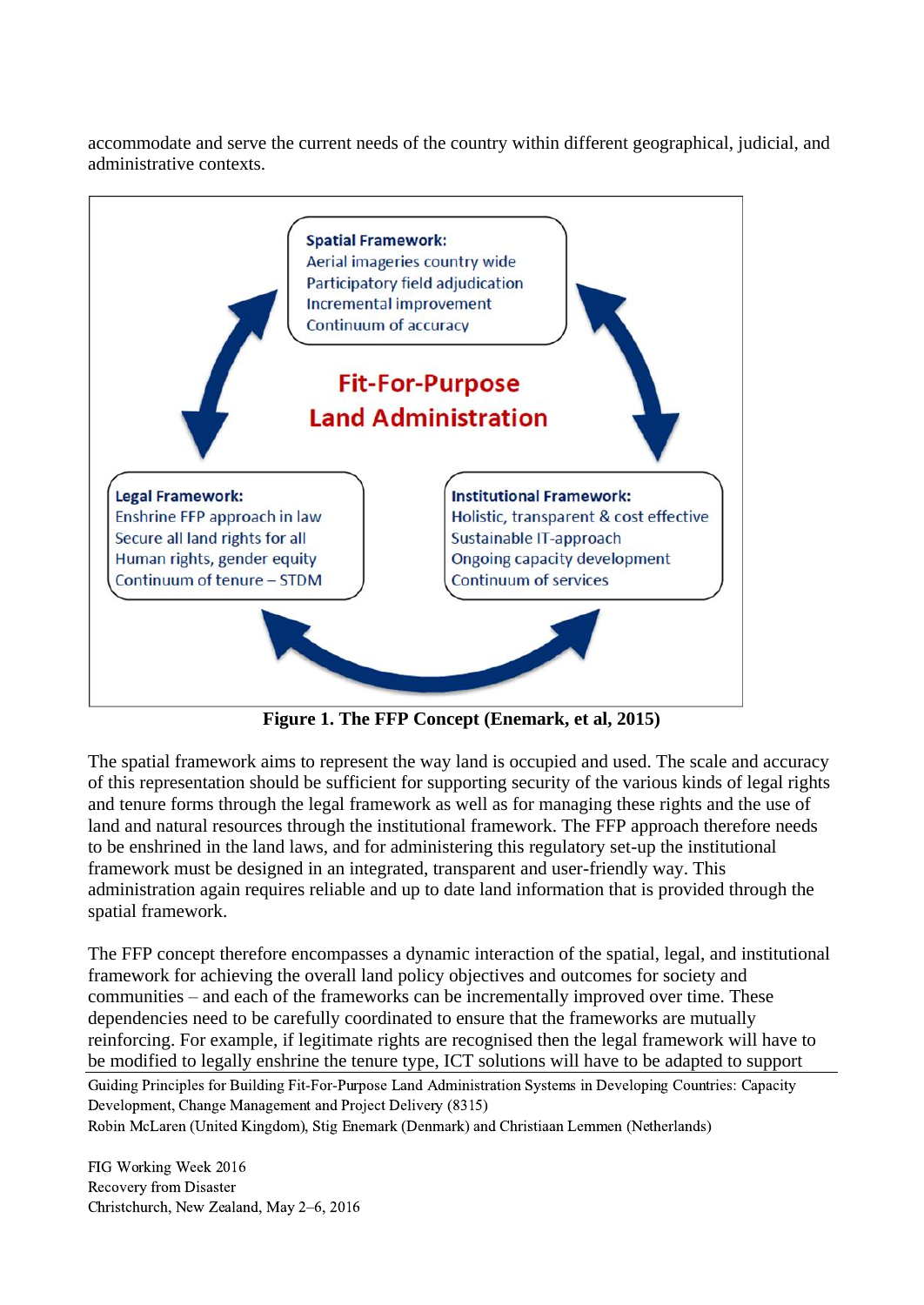overlapping rights and new relationships prevalent in social tenures, and data recording procedures in the spatial framework modified to capture these relationships.

# **3 CHANGE MANAGEMENT**

The proposed change model is anchored on a participatory approach for strengthening capacity of land sector stakeholders to promote and implement FFP land administration policies, tools and approaches that are pro-poor, gender responsive, effective and sustainable. The model accommodates change interventions that are non-linear, dynamic and iterative and allows touch and entry points for change to be at several levels across the land sector. An assessment framework is used to monitor and evaluate the effectiveness of capacity building and change interventions and provide feedback for improvements. Catalytic support to invoke change is required and this is provided through identified change agents. The overall change process is supported by a context review, land sector assessment and an engagement / communications strategy that are an integral part of the Country Specific FFP Strategy for Land Administration. An overview of the change model is illustrated in Figure 2.



## **Figure 2. Change Model for FFP Land Administration (Enemark, et al, 2015)**

Guiding Principles for Building Fit-For-Purpose Land Administration Systems in Developing Countries: Capacity Development, Change Management and Project Delivery (8315) Robin McLaren (United Kingdom), Stig Enemark (Denmark) and Christiaan Lemmen (Netherlands)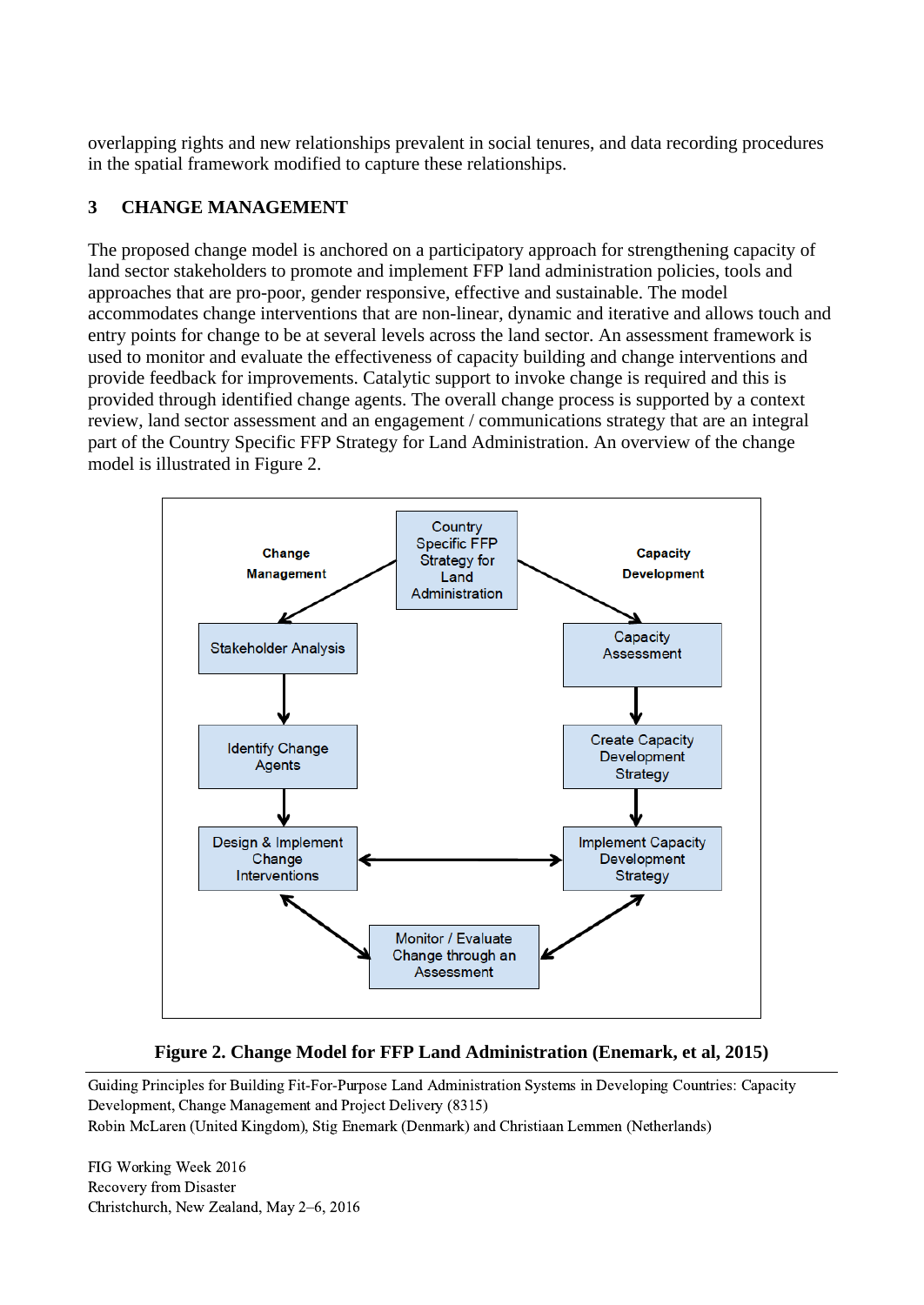The implementation of change across the land sector to achieve FFP land administration will involve triggering change interventions simultaneously at a number of entry points across the land sector. These interventions need to be synchronised with the corresponding capacity development activities to ensure the appropriate skills and knowledge are in the right place, and they need to be closely monitored and assessed to ensure they are delivering the agreed objectives. If the interventions are not delivering the expected change and associated benefits then the interventions need to be changed by increasing capacity or redesigning the intervention or closing it down. When initially introducing FFP land administration, the interventions will be dynamic, and the 'sweet spots' of change will have to be found quickly for maximum effect. This section describes the process of change management.

# **3.1 Stakeholder Analysis**

The formulation of the country specific strategy for FFP land administration will have identified the stakeholders in the land sector. The next step is a process to assess each stakeholder as to how important they are to the FFP land administration initiative vs. how well they are currently engaged. This is best represented in a 2x2 matrix with the axes of 'engagement' and 'importance'. See Figure 3.





Those with the lowest priority and the least amount of engagement to date will be situated in the lower left of the matrix. Those with the highest importance and the highest level of engagement will be in the top right hand corner. An individual person or organisation is placed precisely on the grid to allow different stakeholders in the same quadrant to be differentiated.

Guiding Principles for Building Fit-For-Purpose Land Administration Systems in Developing Countries: Capacity Development, Change Management and Project Delivery (8315)

Robin McLaren (United Kingdom), Stig Enemark (Denmark) and Christiaan Lemmen (Netherlands)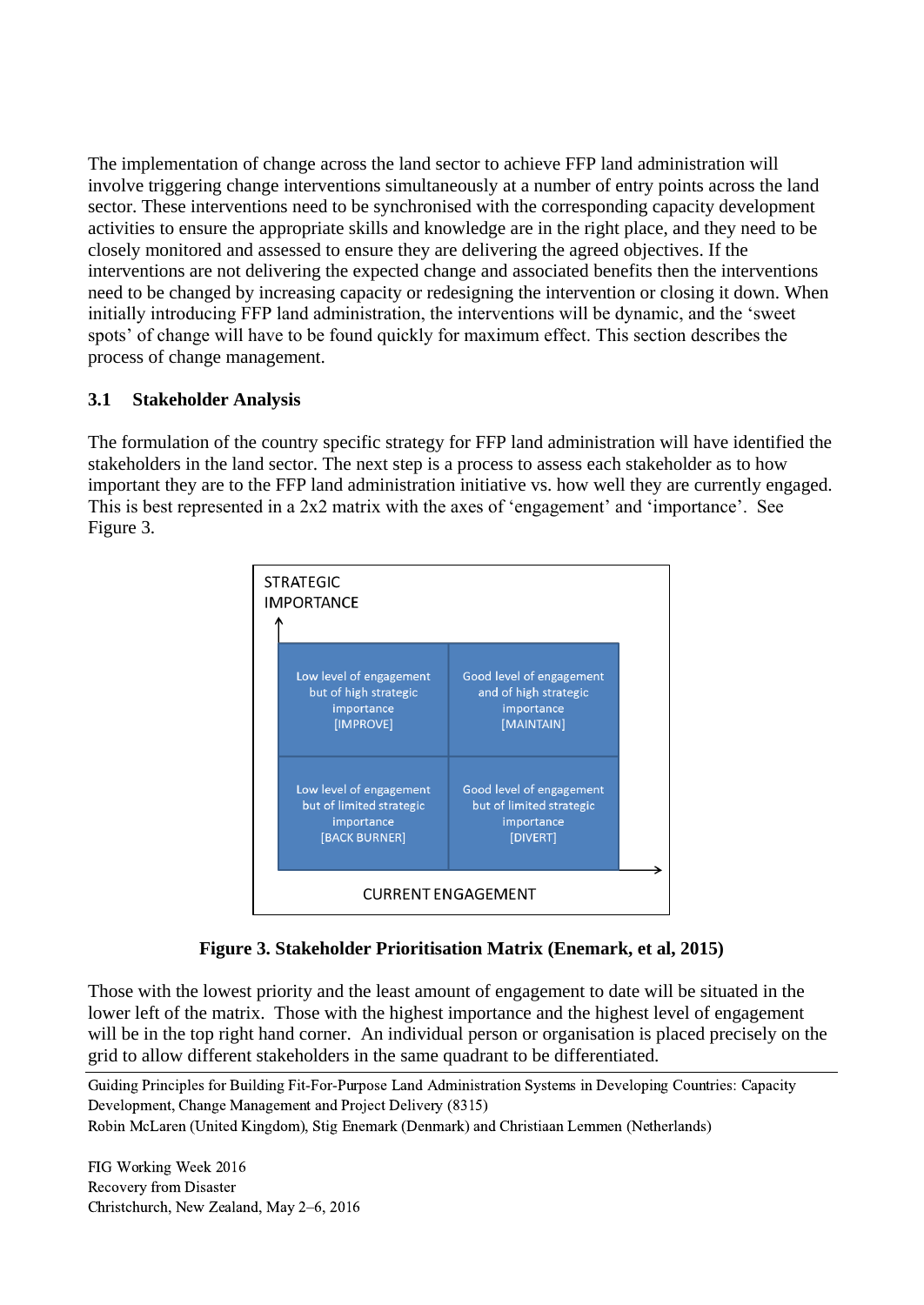Generally those in the lower left and upper right can be left where they are as they are either already recognised for their importance and well engaged, in which case this needs to be maintained, or they are of little importance and so the fact that they are not that well engaged is not significant and can be placed on the "back burner".

Stakeholders in the lower right quadrant where they are more engaged than their importance signifies, indicates that a stakeholder is keen to be involved, but has probably taken up more time than their importance would justify. Attention can therefore be diverted from them to more important stakeholders.

The real gap in engagement comes from those that are deemed important, but who lack effective engagement to date. This is the most important category in the upper left quadrant of the matrix and these key stakeholders need to be more engaged by the FFP land administration initiative.

## **3.2 Identify and Assess Change Agents**

Following prioritisation of the stakeholders, the next step is to identify the best change agents across the land sector. Catalytic support to invoke change is required and this is provided through identified change agents. Understanding the complexity of the country's land sector requires an indepth analysis of the various stakeholders, including individuals, organisations and initiatives. This includes their capacities and potential to influence power relations, their potential to create and share new knowledge and develop shared messages as well as sustaining relationships in land and other related sectors. Different stakeholders have different interests and motivations, which have to be analysed to determine how they can contribute to change resulting in the adoption and implementation of FFP land administration.

One of the most important tasks to be undertaken at the country level is to assess and choose entry points of projects and champions. A stakeholder assessment framework needs to be built from the change model that can be applied to assess the land champions, institutions and initiatives in the country.

## **3.3 Design and Implement Change Interventions**

Once the entry points of projects and champions have been identified and prioritised, the change initiative needs to be designed, resourced and implemented. Managing and monitoring these change interventions is essential to ensure that the interventions are delivering the expected change. Feedback on lower than expected performance should trigger a re-assessment, a re-design or closing down of the intervention.

Guiding Principles for Building Fit-For-Purpose Land Administration Systems in Developing Countries: Capacity Development, Change Management and Project Delivery (8315) Robin McLaren (United Kingdom), Stig Enemark (Denmark) and Christiaan Lemmen (Netherlands)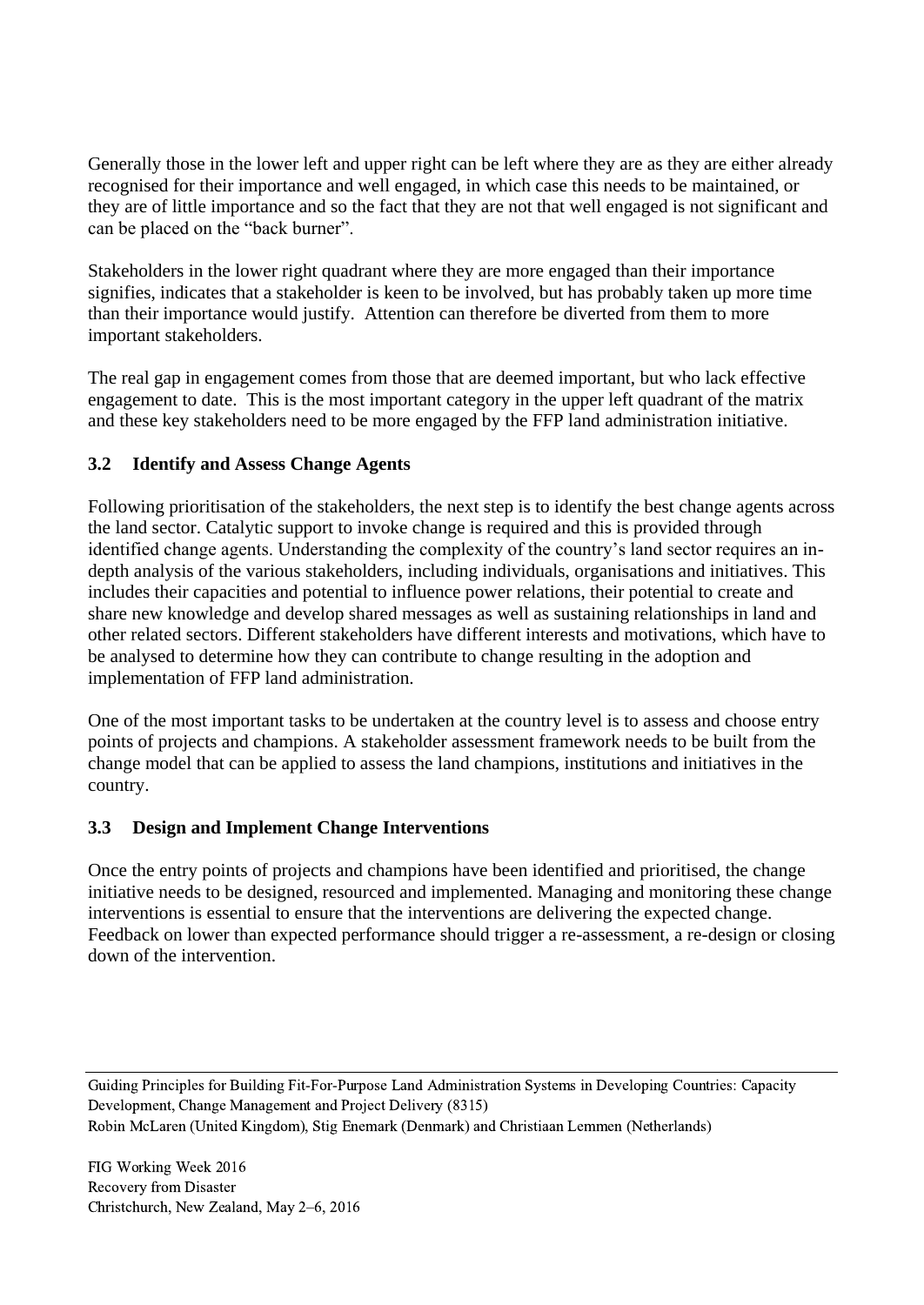# **4 CAPACITY DEVELOPMENT**

Implementing a FFP land administration system at a countrywide scale is demanding in terms of both financial and human resources. In developing countries the budgetary basis can often be established through international donor support from the World Bank and aid agencies that will also assist in designing the project and ensuring the interrelationship amongst goals and objectives, and inputs, processes and outputs. Furthermore, the need for human resources and skills must be assessed up front with regard to developing the various aspects of the land administration system and also with regard to the capacity for running and maintaining the system. Therefore, a strategy for capacity development is critical: "Don´t start what you can´t sustain".

Capacity can be defined as "the ability of individuals and organisations or organisational units to perform functions effectively, efficiently and sustainably" (UNDP, 1998). This section presents an overview and understanding of capacity development at societal, institutional and individual levels, and provides advice for capacity development activities in support of implementing a FFP approach in the land sector. Capacity development, as illustrated in Figure 2, has three stages: capacity assessment, create capacity development strategy and implement capacity development strategy. These stages are described below.

## **4.1 Capacity Assessment**

Capacity Assessment or diagnosis is an essential basis for the formulation of coherent strategies for capacity development. This is a structured and analytical process whereby the various dimensions of capacity are assessed within a broader systems context, as well as being evaluated for specific entities and individuals within the system. The publication "Capacity Assessment in Land Administration" (FIG, 2008) provides a methodology for such an in-country self-assessment of capacity needs, e.g. in relation to donor projects or land reform programmes.

Capacity assessment provides a baseline of current capabilities across the land sector stakeholders, e.g. public sector land institutions, private sector, professional associations and NGOs, for example. The baseline is then compared to the capacity requirements stated in the country specific FFP land administration strategy and gaps identified that have to be filled to support FFP land administration. This information is then used to create the capacity development strategy.

## **4.2 Create Capacity Development Strategy**

Capacity development is a concept that is broader than Human Resource Development (HRD) since it includes an emphasis on the overall system, environment and context within which individuals, organisations and societies operate and interact. Even if the focus of concern may be on a specific capacity within an organisation to perform a particular function, there should always be a consideration of the overall policy environment. Capacity development does not, of course, imply that there is no capacity in existence; it includes retaining and strengthening existing capacities of

Guiding Principles for Building Fit-For-Purpose Land Administration Systems in Developing Countries: Capacity Development, Change Management and Project Delivery (8315)

```
Robin McLaren (United Kingdom), Stig Enemark (Denmark) and Christiaan Lemmen (Netherlands)
```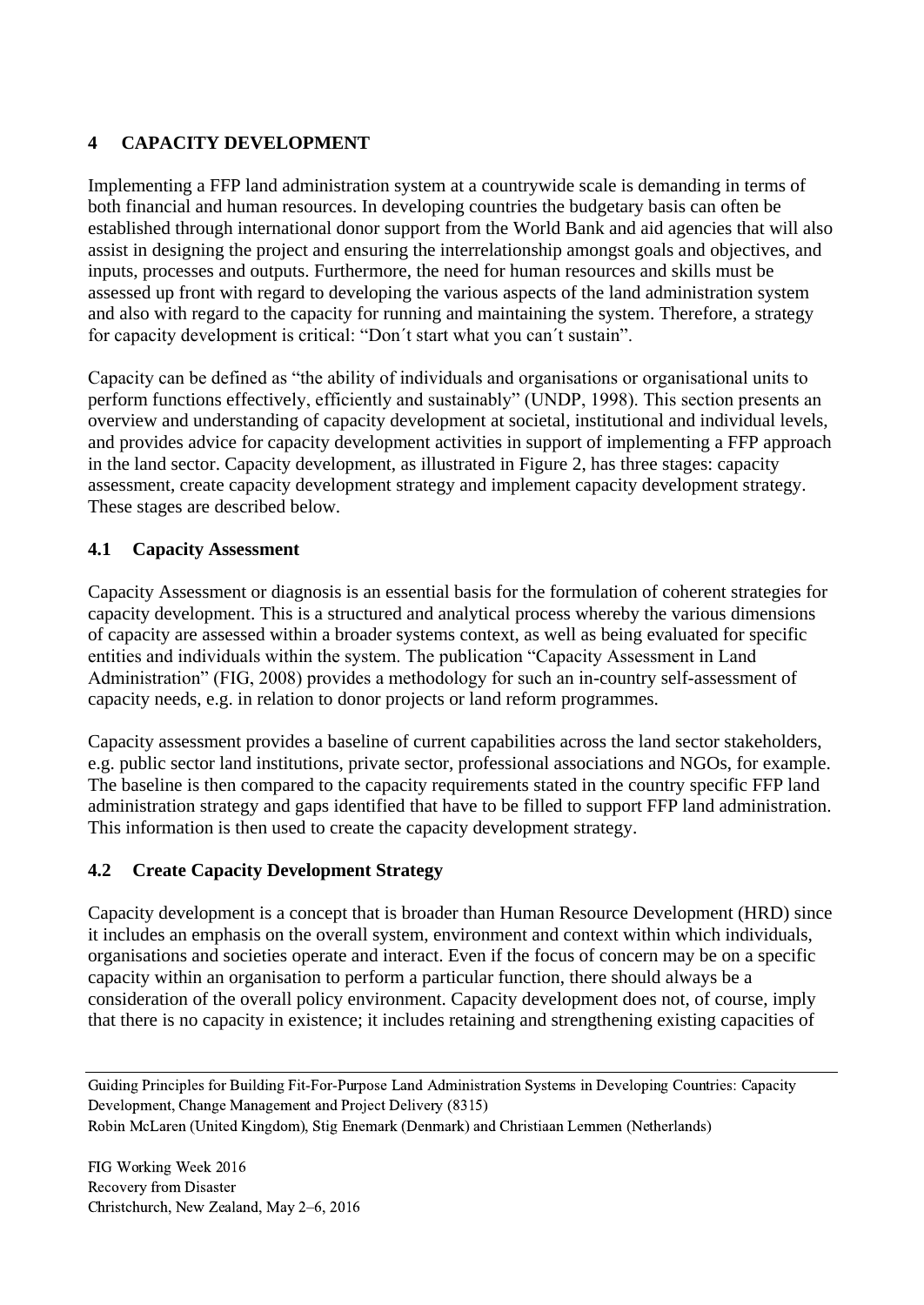people and organisations to perform their tasks. Capacity development in society can be addressed at three levels:

- **The societal level**: This is the highest level within which capacity initiatives may be cast and can be seen as the enabling environment level with an emphasis on imparting knowledge of key issues as well as skills for policy formulation and implementation. Capacity development at this level focuses on advocacy, awareness creation, and knowledge sharing and dissemination.
- **The organisational level**: This level includes formal organisations such as government agencies, private sector organisations and NGOs and also informal organisations such as a community based or voluntary organisations. For the public sector, capacity development may include institutional and organisational reforms of mandates, processes and procedures, and awareness in terms of incentives and accountability. Professional bodies may use various means to ensure the awareness and up-to-date skills of their members, e.g. through licensing requirements and means of Continuing Professional Development (CPD). Community based organisations may learn advocacy skills to improve awareness, creation, knowledge sharing and citizen empowerment.
- **The individual level**: This level addresses the need for individuals and groups of people to function efficiently and effectively within the organisation and within the broader system. Such capacity development is about addressing the capacity needs through adequate measures of education and training. This should include technical skills as well as operational and adaptive capacities to perform the relevant tasks. This will mainly take the form of short-duration good practice training, activities of CPD, as well as more formal training leading to academic certificates, diplomas, degrees and postgraduate qualifications, and other skills acquisition and research.

The key components of organisational vs. individual capacities are illustrated in Figure 4.



**Figure 4. Capacity of organisations and individuals (Enemark, et al, 2015)**

Land administration is a cross sectoral and multidisciplinary area that includes technical, legal, managerial, political, economic and institutional dimensions. An adequate response in terms of capacity development measures must reflect this basic characteristic that includes assessment and

Guiding Principles for Building Fit-For-Purpose Land Administration Systems in Developing Countries: Capacity Development, Change Management and Project Delivery (8315)

Robin McLaren (United Kingdom), Stig Enemark (Denmark) and Christiaan Lemmen (Netherlands)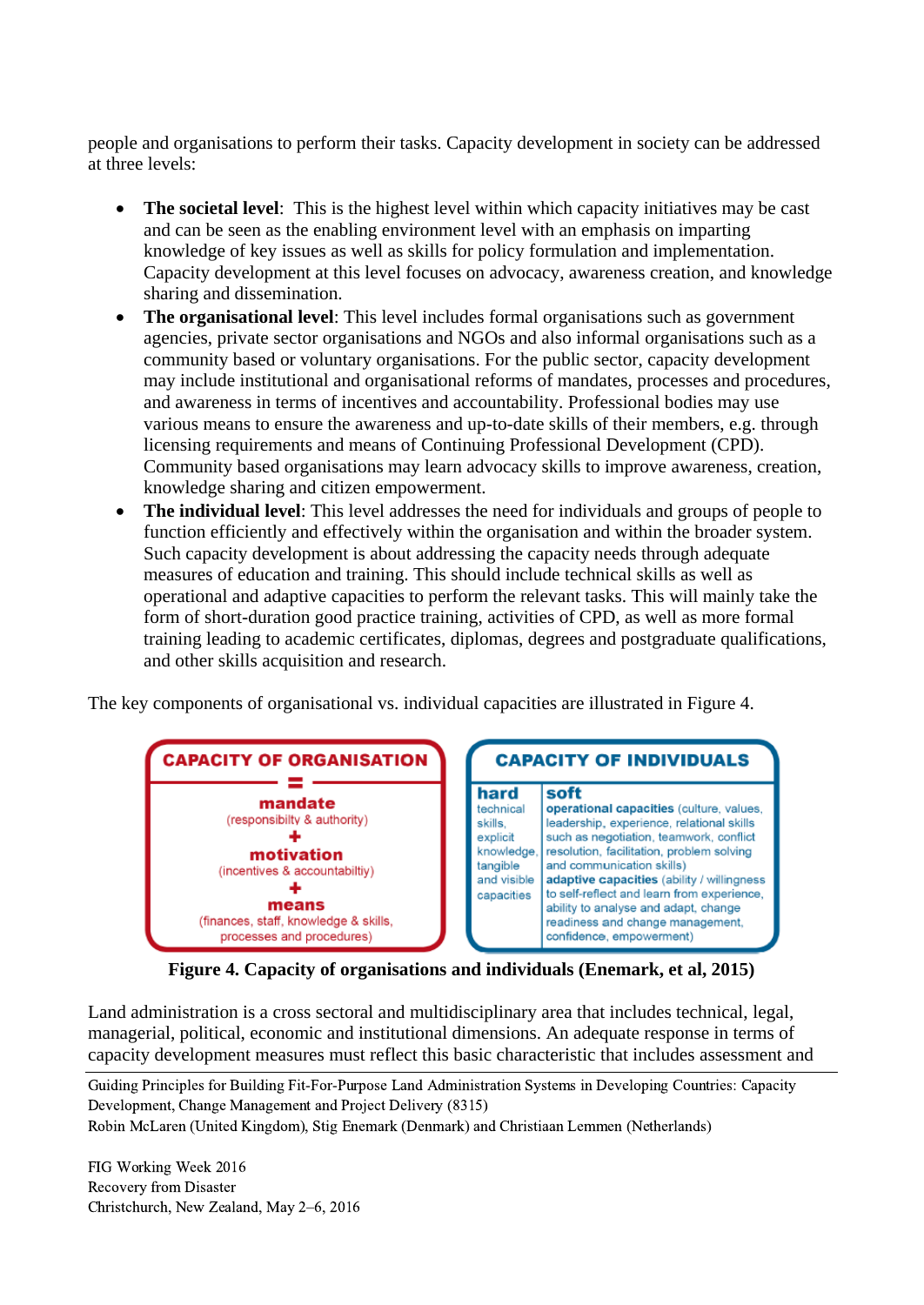development at all three levels: societal, organisational and individual. Often capacity issues are first addressed at the organisational level. Organisational capacity – such as the capacity of the national land registration and cadastral agency or the cadastral infrastructure and processes – is influenced by not only the internal structures and procedures of the agency, but also by the collective capabilities of the staff on the one hand and a number of external factors on the other.

Such external factors may be political, economic or cultural issues that may constrain or support performance, efficiency, and legitimacy as well as the whole level of awareness of the values of land administration systems. By taking this approach, capacity measures can be addressed in a more comprehensive societal context.

A key feature of the FFP approach is the use of a network of locally trained land officers acting as trusted intermediaries, working with communities to support the identification and adjudication process. This approach builds trust with the communities and allows the process to be highly scalable. The training, support and supervision of these local land officers will require new strong partnerships to be forged with land profession associations, NGOs, CSOs and the private sector. The land administration institution needs to introduce strong supervision of these partners with an associated quality monitoring program. The recruitment process for these local land officers can be very simple: those who apply have to demonstrate that they can understand the aerial images, find their position on an image and have the attention to detail to draw boundaries. This approach was successfully implemented in the land registration project in Rwanda.

Beyond the initial recording of land rights, the FFP approach to land administration needs to leave a sustainable resource behind to provide on-going maintenance of the land information. A good example of this approach is the BRAC's 'Property Rights Initiative' in Bangladesh (BRAC, 2014). A key component of this program was the creation of a new class of government-certified BRAC *amins* or land entrepreneurs. These entrepreneurs were trained by BRAC to measure land and certify property rights, as well as deliver a range of other services and human rights monitoring for their local communities. Land entrepreneurs have the opportunity to earn an income from their survey work while also carrying an obligation to provide free surveys and services to the local poor.

Another good example of a training program to consider the immediate short-term needs for trained land clerks and technicians as well as the longer terms needs for qualified professionals was implemented in Malawi - see case study at the end of this chapter and (Enemark and Ahene, 2002). A special one-year certificate program for land clerks was developed to staff each of the about 250 traditional authorities with one clerk to undertake the everyday land related matters.

## **4.3 Implement Capacity Development Strategy**

There is an increased awareness of the limits of conventional training and that developing capacity in complex systems and organisations requires a long-term strategic approach where shorter initiatives should be seen as stepping stones to achieving longer-term strategic goals. In line with this thinking, and drawing on the UN-HABITAT experience in training and capacity development,

Guiding Principles for Building Fit-For-Purpose Land Administration Systems in Developing Countries: Capacity Development, Change Management and Project Delivery (8315)

```
Robin McLaren (United Kingdom), Stig Enemark (Denmark) and Christiaan Lemmen (Netherlands)
```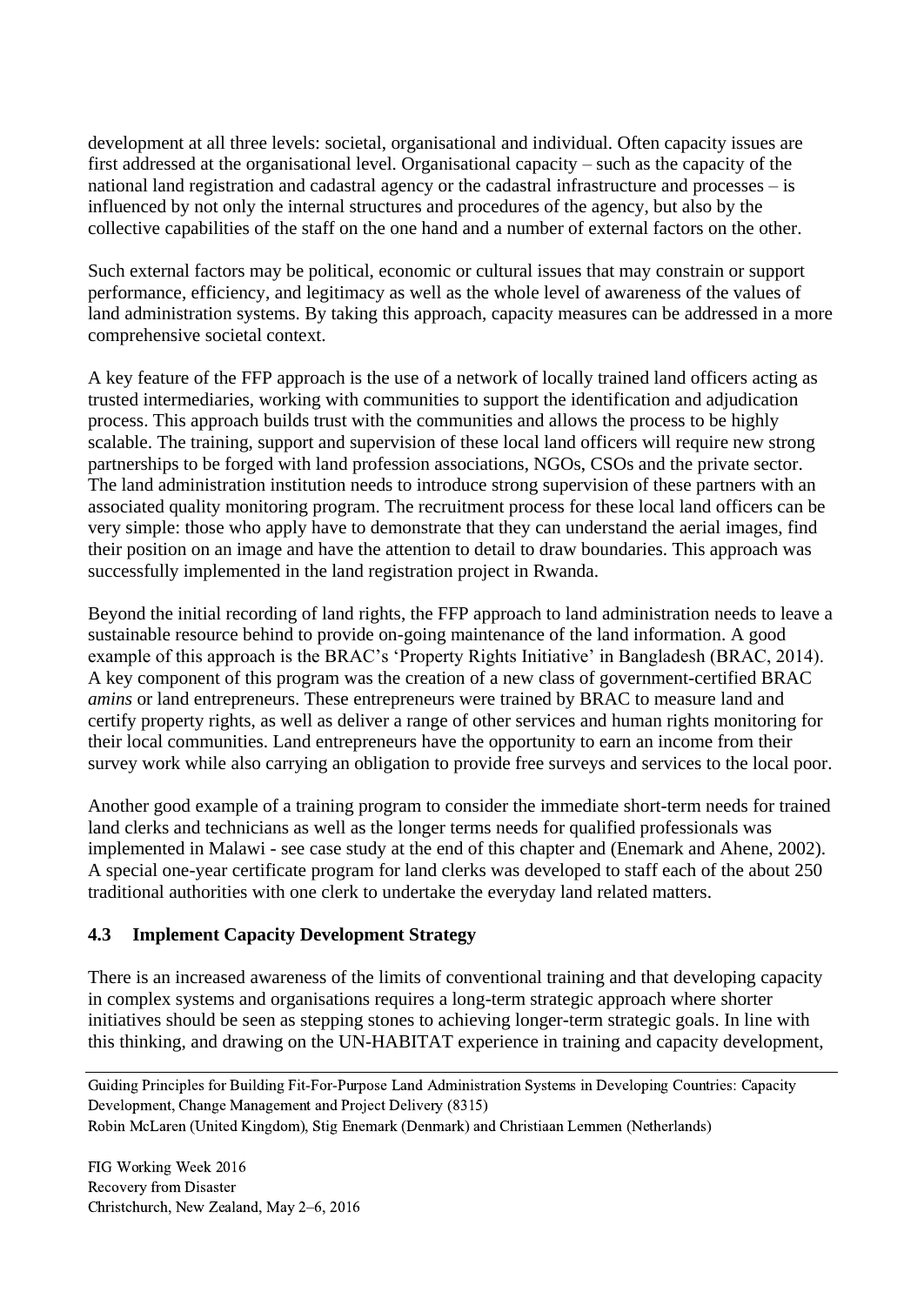an improved approach to training and learning has emerged. Figure 5 shows this "best practice learning cycle" where the principles illustrated apply equally well to many other types of capacity development interventions.



**Figure 5. Good practice learning cycle. (UN-HABITAT, GLTN, 2014).**

The capacity development strategy identifies a long-term capacity development goal. However, the implementation of the strategy has to be incremental with intermediate goals and strategic objectives that will contribute to achieving the long-term goal. This is illustrated in Table 1:

| <b>Ultimate Goal</b>                                                                                                                                                                                                                                                                                                     | <b>Intermediate Goal</b>                                                                                                                                                                                                                                                                              | <b>Strategic Objectives</b>                                                                                                                                                                                                                                                                                                                                                                                                               |
|--------------------------------------------------------------------------------------------------------------------------------------------------------------------------------------------------------------------------------------------------------------------------------------------------------------------------|-------------------------------------------------------------------------------------------------------------------------------------------------------------------------------------------------------------------------------------------------------------------------------------------------------|-------------------------------------------------------------------------------------------------------------------------------------------------------------------------------------------------------------------------------------------------------------------------------------------------------------------------------------------------------------------------------------------------------------------------------------------|
| Sufficient capacity<br>among all the key<br>actors (including<br>governments, non-<br>state actors, GLTN<br>partners, capacity<br>developers, multi /<br>bilateral agencies) to<br>promote and<br>implement secure<br>land and property<br>rights for women and<br>men, for poverty<br>reduction and<br>economic growth. | Strategic partners<br>have the capacity to<br>develop, promote and<br>implement priority<br>pro-poor, gender-<br>responsive land<br>policies, tools and<br>approaches for<br>specific countries as<br>drivers of national,<br>regional and global<br>change towards<br>secure land rights for<br>all. | • Key capacity developers on<br>land (national and<br>international universities,<br>training institutions and<br>others) have moved from<br>conventional technical<br>training curricula to also<br>include pro-poor, gender<br>responsive, multi-<br>disciplinary approaches.<br>Within each country, the<br>$\bullet$<br>relevant group of partners<br>has the capacity to adapt,<br>pilot, evaluate, use and<br>disseminate each tool |

**Table 1. The GLTN Capacity Development Strategy (UN-HABITAT, GLTN, 2014).**

Guiding Principles for Building Fit-For-Purpose Land Administration Systems in Developing Countries: Capacity Development, Change Management and Project Delivery (8315)

Robin McLaren (United Kingdom), Stig Enemark (Denmark) and Christiaan Lemmen (Netherlands)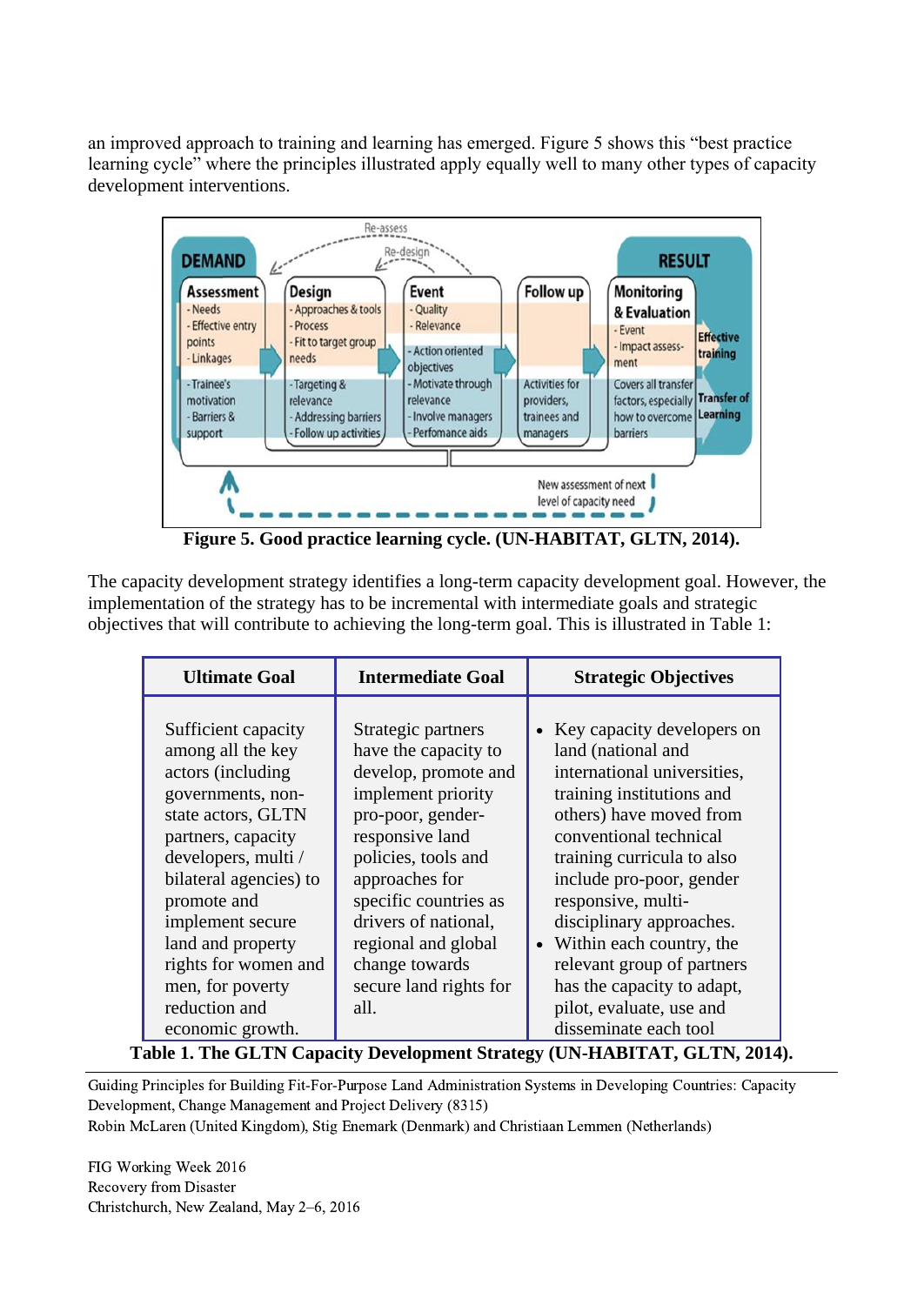# **5 MONITORING & EVALUATION**

An assessment framework is used to monitor and evaluate the effectiveness of capacity building activities and change interventions and to provide feedback for improvements. This also relates to instigation of a self-monitoring culture.

The learning points from reviewing and reflecting the change management program should be used to improve approaches for future change. Change agents should be assessed, for example, on their ability to communicate, present, influence, negotiate, reach a wide number of stakeholders, focus on stakeholders with most influence, maintain momentum of change, provide feedback on the wider change program approach and deliver agreed outcomes and benefits.

Once the first major change program has been implemented successfully, future change programs need to build on the knowledge gained from and the relationships and groundwork established in that first one. This should translate into future changes becoming easier and faster. It is necessary to establish and monitor processes to facilitate on-going change and identify new needs and trends (Angehrn and Atherton, 1999).

# **6 PROJECT DELIVERY**

Although the approach to implementing FFP land administration will vary across country contexts and be driven by country specific strategies, this section of the paper provides an operational view of implementation. A set of operational guidance is highlighted that has been derived from good practice in FFP land administration projects, in Rwanda and Ethiopia, for example, to help shape the more practical aspects of implementation. The guidance is structured around the implementation lifecycle and highlights approaches and issues to consider when formulating and implementing a country's specific strategy for FFP land administration. Issues covered will include:

## **Identify and take advantage of key drivers for change.**

The imperative to invest in improved land administration services for all in a country is primarily driven by politics. The drivers for change can include, for example, constitutional change, need for improved access to economic development, improved economic landscape to attract inward investment, reduce poverty or a requirement to reduce land conflicts and improve social stability. The FFP land administration initiative must directly support these political policies and gain political support and associated funding. This political alignment will clearly define the purpose of FFP land administration.

 **Obtain commitment from politicians that the country should adopt the FFP approach.** Strong political support is essential for the successful implementation of FFP land administration programs and this should come from the highest level, with sign-off from the Cabinet of the country. The commitment at the very top of government sets the agenda for the rest of the public service and the commitment should filter right down to the local level

Guiding Principles for Building Fit-For-Purpose Land Administration Systems in Developing Countries: Capacity Development, Change Management and Project Delivery (8315)

Robin McLaren (United Kingdom), Stig Enemark (Denmark) and Christiaan Lemmen (Netherlands)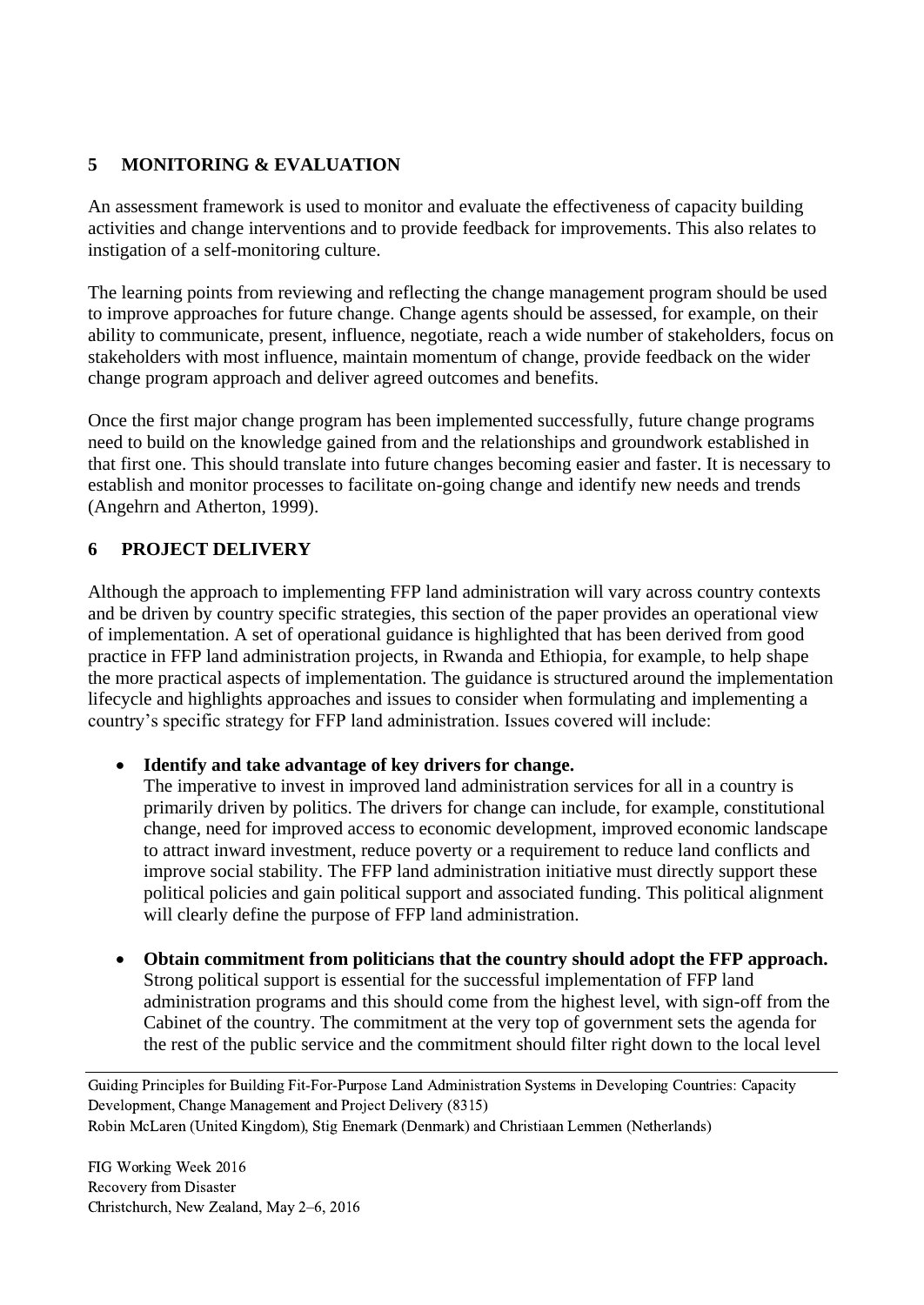where significant contributions are required for success. This top-level support will also send a clear signal of intent to the potential development partners to trigger invest in the country.

### **Create country specific FFP strategy and roadmap for Land Administration.**

A fully costed strategy and corresponding implementation roadmap are essential to convince government and development partners to invest. Government targets will primarily shape the program. Therefore, it is important that governments consider and decide upon four key conditions before implementation occurs: scale, accuracy, cost and speed of delivery. The flexible FFP approach allows costs to be significantly reduced (Rwanda was USD 6 per parcel), speed to be increased through simple participatory processes and accuracy set at a level that is appropriate for purpose. These parameters then allow the project to be truly national in scale and deliver land rights for all.

### **Ensure financial sustainability.**

The land administration institutions need to be financially secure and sustainable. A number of different business models can be adopted to achieve this; ranging from being financed entirely from the public purse through to self-financing with revenue being generated by charging for transactions and data. One of the most popular options is to use service / transaction fees to raise sufficient levels of self-financing to cover the institutions' investment needs and create a stable operating environment. This approach provides quality services and retains a skilled labour force. Therefore, the institutional framework needs to include a business plan and associated marketing plan that are agreed with government. The GLTN's Framework for Costing and Financing Land Administration Services (CoFLAS) tool is an excellent resource for supporting the business planning exercise. Capacity has to be developed in financial management to strengthen the fiduciary aspects of programs.

#### **Start building capacity early.**

Quickly developed, highly participatory land registration programs involve a lot of resources. A strategy for recruiting and training land officers is crucial for success. A wide range of new skills is required, including procurement and contract management, quality assurance, information management, ICT and Human Resource Management, for example. A resource and associated capacity building plan is a key element of this program planning stage.

#### **Build scalable ICT solutions that can grow with the program.**

One of the usual high fixed costs in FFP land administration programs is the cost of software licences and other costs in purchasing commercial packages. This impacts one of the key targets of keeping the FFP approach as cost effective as possible. Several programs have found that adopting a mixture of commercial and Free and Open Source Software (FOSS) solutions can provide cost effective alternatives. Over time, confidence in FOSS solutions can be gained and more commercial solutions replaced by FOSS solutions. However,

Guiding Principles for Building Fit-For-Purpose Land Administration Systems in Developing Countries: Capacity Development, Change Management and Project Delivery (8315)

Robin McLaren (United Kingdom), Stig Enemark (Denmark) and Christiaan Lemmen (Netherlands)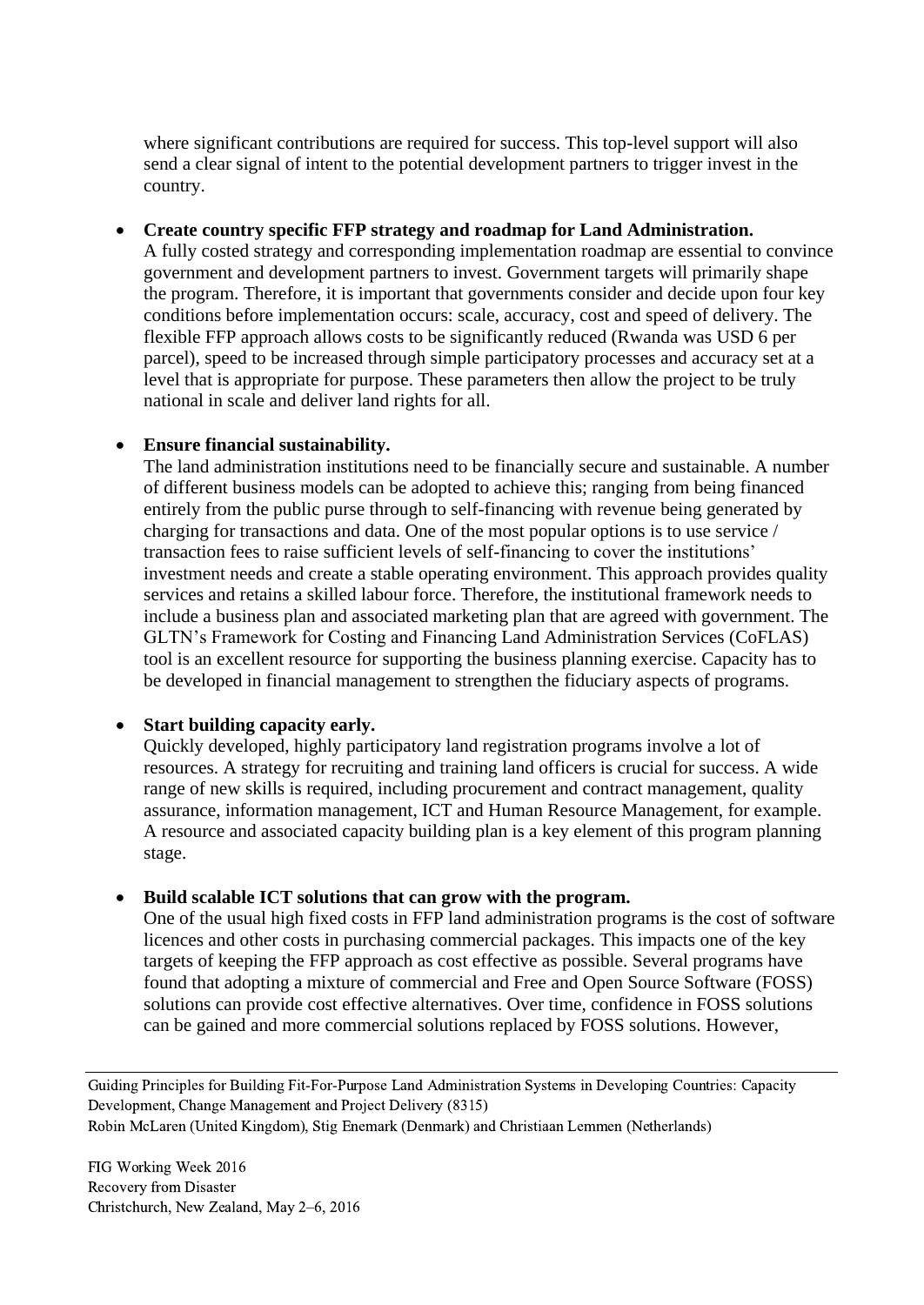organisations need to ensure that there are good technical / developer skills available to support the FOSS solution.

### **Focus on public consultation and awareness raising.**

One of the most important elements in implementing a FFP land administration program is to ensure that the public are fully informed of their rights, their obligations under those rights and what the land rights means for them. The program deals with one of the most important assets that people have; land. People will naturally be wary and cautious of any change in regards to their land, especially if they do not fully understand what is happening and why.

### **Set targets, continually monitor progress and improve the program.**

At the macro level, governments should ensure that the goals for the FFP land administration program are included in various related performance targets for the country as a whole, e.g. economic development and poverty reduction strategy. This will demonstrate the commitment of the government at the national level. Targets should also be agreed at the local level and set in performance contracts, e.g. with local government at the district level of administration. All of these targets set across the entire framework of government demonstrate the overall commitment to the outcome of the FFP land administration program. A regular external review / audit of the monitoring system should be conducted to ensure that the targets are still appropriate, easy to understand and not too complex.

## **Ensure Equality.**

For these FFP land administration programs to be successful it is vital to ensure there is no discrimination and the processes are systematic; the output is land rights for everyone. Ensure that the actual rights of people are being clarified and the rights are not being given to other people.

## **Learn quickly from mistakes.**

Although the FFP land administration strategy are normally trialled and tested using pilot projects, it is inevitable when scaled up to a national level that mistakes will be made. This means that trial and error will always be apparent especially in the early stages of a program as a best fit is sought for the country. It is important to understand that errors will be made at the beginning, but if the government resources and support team are open to lessons learned and innovations based upon reliable management information system data and are committed to adapt then the program will evolve into an effective solution.

 **Decentralize and unlock administrative and community resources at the local level.** In countries with a very strong local administrative structure the FFP approach can be effectively decentralised to the local level. This creates local administrative commitment where citizens have access to services delivered by members of their community and this builds trust in the process of change. However, in more centralised governments this may

Guiding Principles for Building Fit-For-Purpose Land Administration Systems in Developing Countries: Capacity Development, Change Management and Project Delivery (8315) Robin McLaren (United Kingdom), Stig Enemark (Denmark) and Christiaan Lemmen (Netherlands)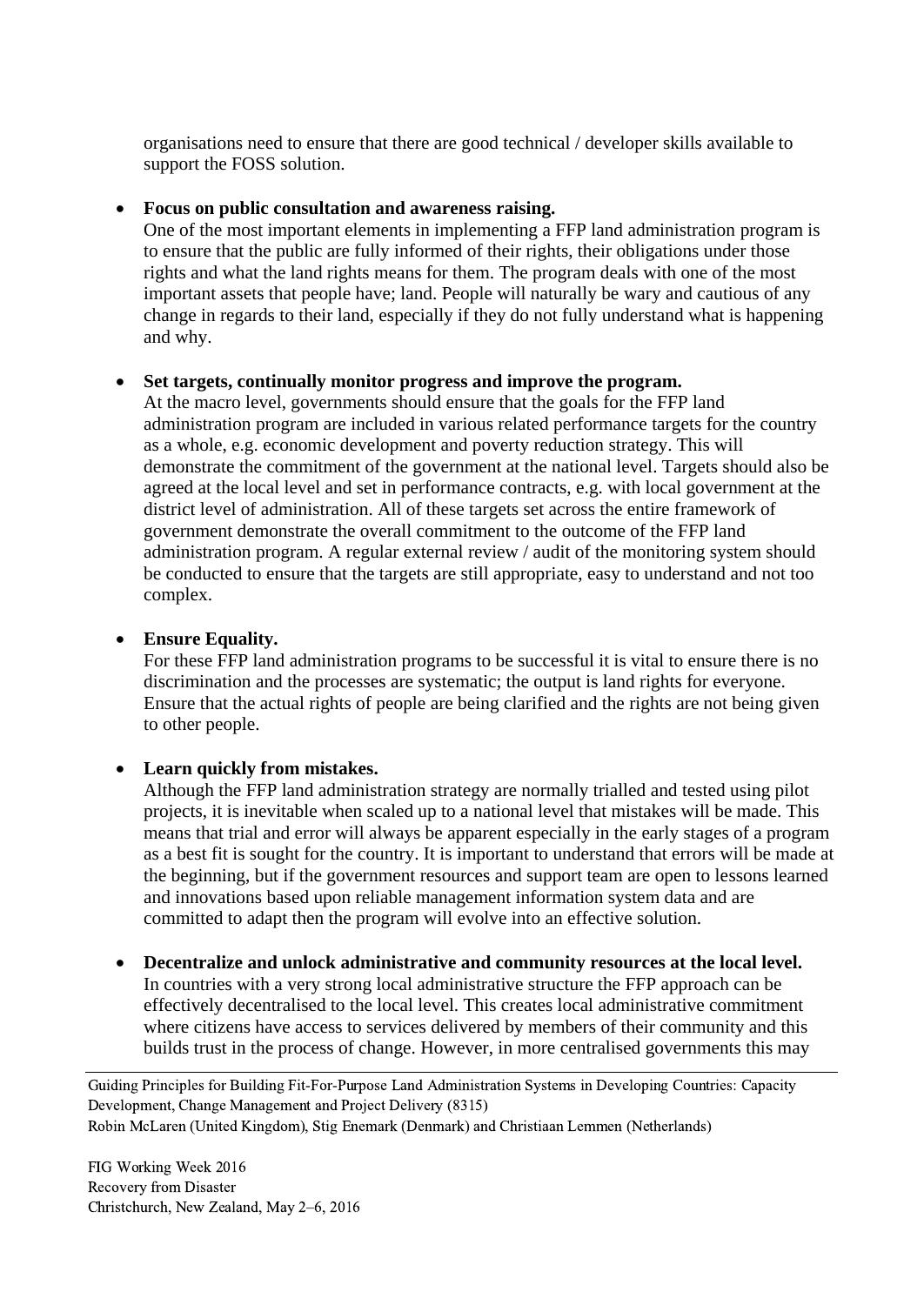not be the case, which further demonstrates how FFP land administration needs to adapt to the context in which it is operating.

# **7 ADOPTING THE FFP APPROACH**

The implementation of the FFP approach involves significant change across all stakeholders in the land sector: politicians will have to challenge senior civil servants to adopt radical, new approaches that are politically more attractive and expedient; senior civil servants will have to convince land professionals to change their roles; citizens and communities will have to be activated to accept this highly participatory approach; the legal profession will have to be more flexible in accepting new forms of security of tenure; and all stakeholders will have to accept an initial solution that is not seeking perfection, but can be improved over time.

As with all cultural and behavioural change, it has to be sensitively managed. Otherwise opposition to change will either stop this FFP paradigm shift from happening or completely slow the process down to be rendered it ineffective. There is increasing political pressure for change that can more effectively support the global land agenda and contribute to the global challenges of the 21st century. This urgency must be reflected in the way forward and an agenda to quickly build momentum behind this FFP movement. A key part of this agenda of change is advocacy from the global land institutions. Ensuring advocacy and providing support to change management is a key role for organisations like the World Bank, UN-FAO, UN-HABITAT, UN-GGIM, FIG and other land related professional bodies.

This section of the paper proposes a number advocacy and knowledge sharing activities required around key stakeholders.

## **7.1 Advocacy**

The politicians and decision makers in the land sector are key in this change process and need to become advocates of change through understanding the social, environmental and economic benefits of this journey of change. This top-level support for change will then allow any barriers to changes in the legal framework and the professions to be dismantled. However, in many developing countries land issues are highly political and controversial. Therefore, drivers for change cannot just be designed at the highest levels, but will have to be initiated through influencers at other entry points in the network of stakeholders across the land sector; and written in a language that they can understand.

The UN family of organisations has a significant role to play in this advocacy for change. GLTN will have a pivotal role in disseminating the messaging for change and providing tools to support change. The World Bank, UN-GGIM, UN-HABITAT and UN-FAO should ensure that the land administration projects they support are designed around FFP by default. The FFP approach for land administration directly supports the implementation of the VGGTs. There are opportunities for the FFP approach for land administration to be used innovatively in areas of priority for the UN,

Guiding Principles for Building Fit-For-Purpose Land Administration Systems in Developing Countries: Capacity Development, Change Management and Project Delivery (8315)

Robin McLaren (United Kingdom), Stig Enemark (Denmark) and Christiaan Lemmen (Netherlands)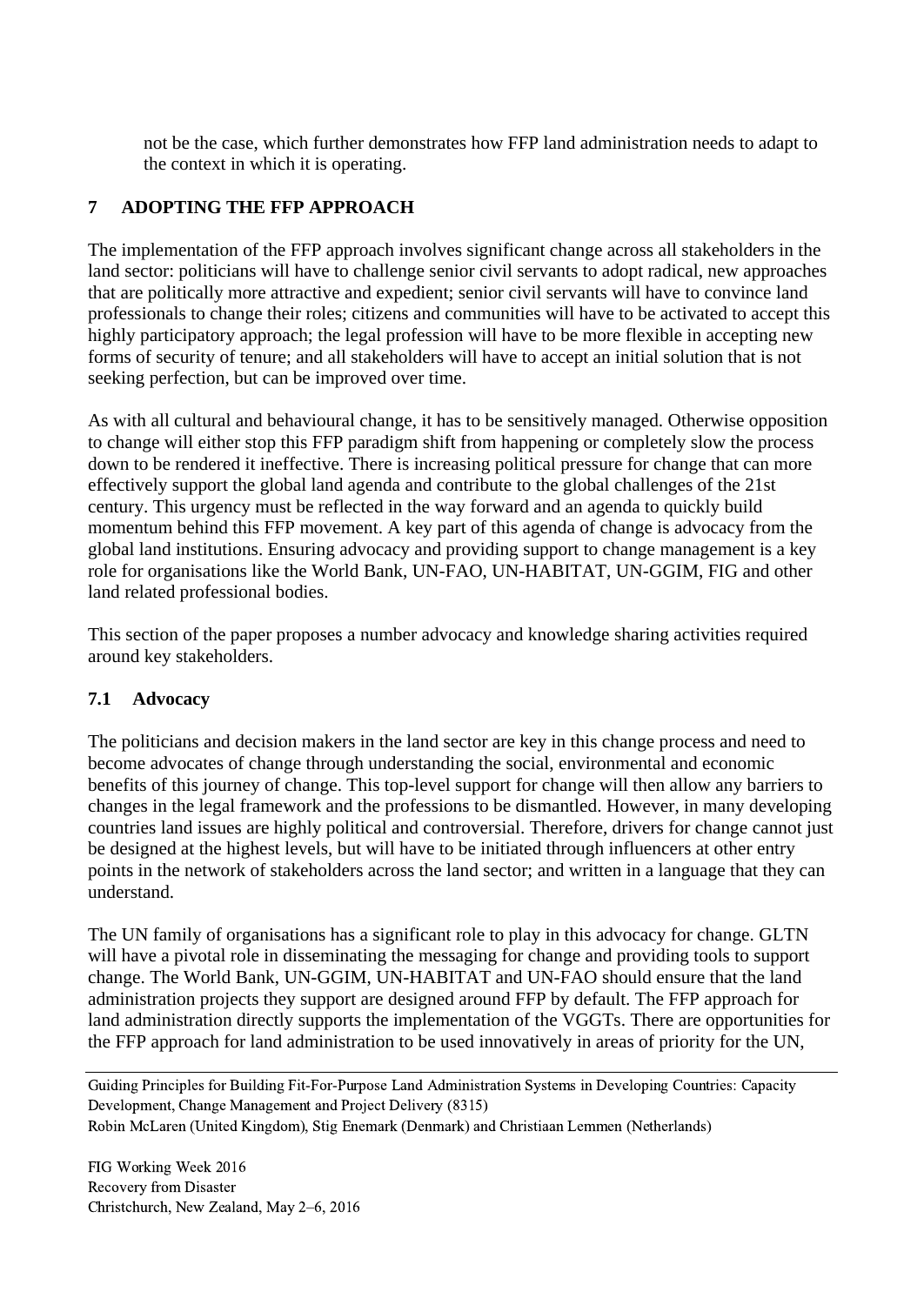such as post-conflict situations. Support of these high profile applications of FFP will help to promote the importance and gain support for the FFP approach.

UN-GGIM is mandated, among other tasks, to "provide a platform for the development of effective strategies on how to build and strengthen national capacity on geospatial information..." UN-GGIM has included land administration activities into their remit of global information management. UN-GGIM is gaining influence in the geospatial domain and is increasing the amount of standards, e.g. geodetic framework, and guidance to the geospatial user community. For example, UN-GGIM has published "A Guide to the Role of Standards in Geospatial Information Management" (UN-GGIM, 2014) that provides good background to the range of standards available and examples of their use. UN-GGIM will have an important role in promoting the FFP approach to land administration.

## **7.2 Support of Professions**

The hearts and minds of land professionals need to be turned to fully understand and embrace the FFP approach. This will require the benefits of such a move to be clearly articulated so that any perceived threats are dissipated. The lawyers have a major role in land administration; setting the legal and regulatory frameworks and delivering land administration services in countries where the judicial system supports land registration. Land surveyors normally enjoy a monopoly on boundary determination within their countries, but in the majority of developing countries there are simply not sufficient surveyors to meet demand. For example, Uganda only had 38 licensed surveyors in 2012.

However, the FFP approach will create even greater demand for land professionals as security of tenure is provided for all and the need for services will increase significantly. For example, new services will be required to upgrade the evidence of land rights along the continuum of rights, to provide training and supervision of local land officers and to effectively manage and quality assure land information. This is a great opportunity for land professionals. Organisations such as FIG and their member associations need to actively promote the adoption of the FFP approach to land administration across their membership and enable experience and best practice to be shared across the land professionals.

Furthermore, valuers provide information and services to support property-based tax and also support the land market. The financial services sector provides mortgages and provides opportunities for investment opportunities in property. Planners are an integral part of land use and land development lifecycles. Outreach to these associated professional bodies is essential to obtain and build their support for change.

## **7.3 Capacity Development**

Effective capacity development is fundamental to success. Society must understand that these simpler, less expensive and participatory methods are just as effective and secure as conventional surveying methodologies. Formal organisations such as government agencies, private sector

Guiding Principles for Building Fit-For-Purpose Land Administration Systems in Developing Countries: Capacity Development, Change Management and Project Delivery (8315)

Robin McLaren (United Kingdom), Stig Enemark (Denmark) and Christiaan Lemmen (Netherlands)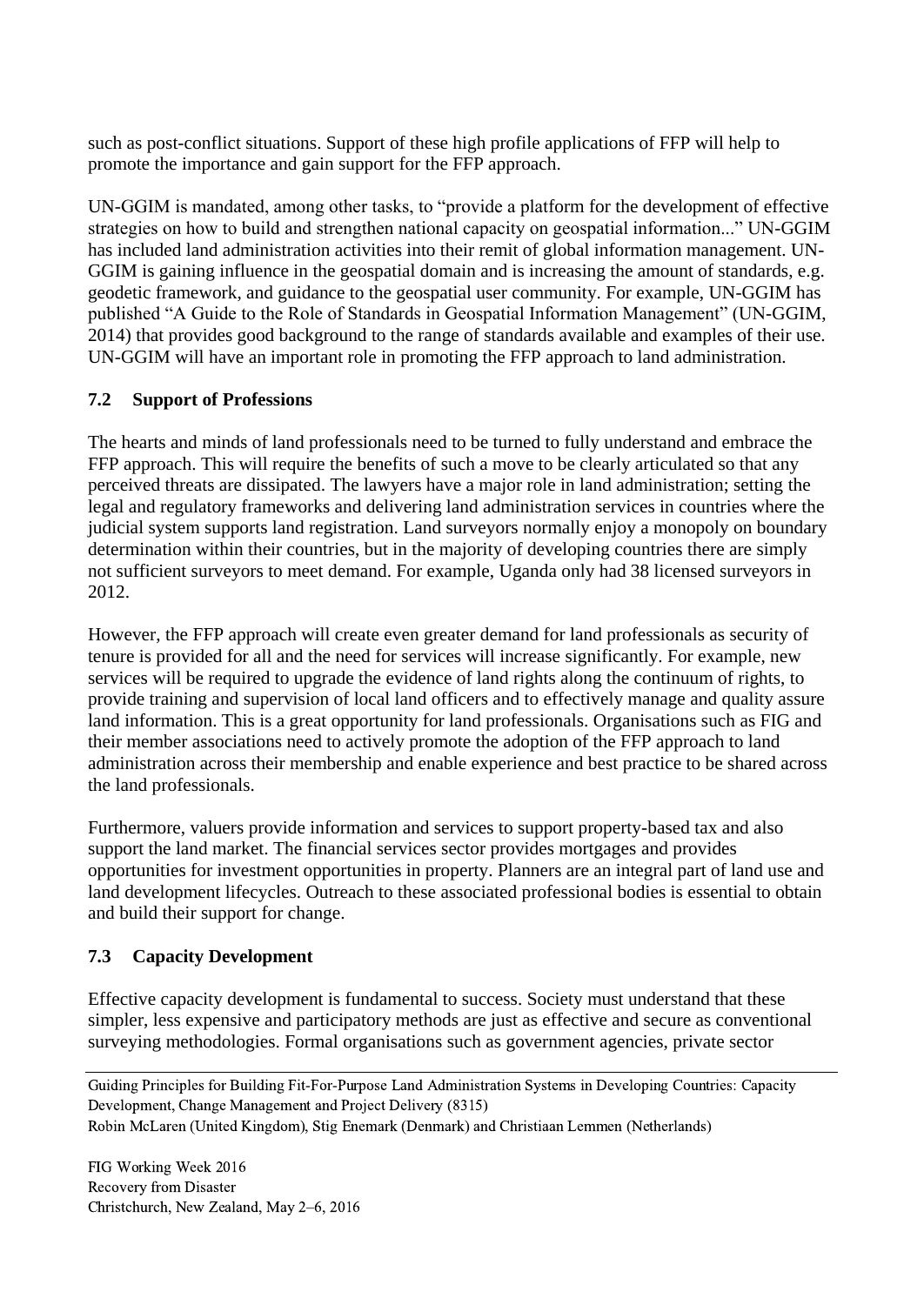organisations and informal organisations, such as community based or voluntary organisations, need to ensure the awareness and up-to-date skills of their members and staff.

The largest change will be focused on the public sector where this may involve institutional and organisational reforms. This will include modifications to the legal framework, processes and procedures, and raised awareness in terms of incentives and accountability. Governments need to implement significant capacity building programs across their land institutions.

Although there are short-term training needs to effect FFP approaches in land administration, there is a longer-term capacity building initiative required to create a new generation of land professionals who have deep understanding of the FFP approach to land administration and the ICT management of land. Academic institutions worldwide will have to embrace FFP land administration and create a new generation of land professionals.

## **7.4 Early Adopter Implementation**

The implementation of FFP land administration will require a series of steps, including:

- Obtain a commitment from politicians that the country should adopt the FFP approach, develop a country specific FFP strategy for land administration and an engagement / communication strategy;
- Capacity building across public sector, private sector, NGOs, CSOs and civil society, and design and implement an ICT solution for FFP land administration;
- Introduce reforms to the legal and regulatory framework to ensure legal support of the FFP approach, as well as institutional reforms to improve coordination and to build the appropriate FFP institutional framework;
- Design a data acquisition program to continuously deliver and update imagery to support the FFP spatial framework, based on country specific instruction manuals;
- Test through pilot projects across a range of regions within the country with varying tenure types, land use, topography and density of buildings / parcels. This will include the first recordation as well as the maintenance of the land records;
- Train local land officers for acting as trusted intermediaries;
- Rollout the minimum viable product implementation of national FFP land administration program across the country that is scalable. This will be campaign driven and will leave a sustainable land administration solution that provides effective maintenance of records; and
- Evaluate, monitor and incrementally improve the national FFP land administration program.

Support needs to be provided to early adopters of the FFP approach. Initially this will be help in the formulation of country specific FFP strategies for land administration. The country specific FFP strategy with associated implementation costs and timeframes can then be compared with their current land administration strategy to highlight the benefits of adopting the FFP approach.

Guiding Principles for Building Fit-For-Purpose Land Administration Systems in Developing Countries: Capacity Development, Change Management and Project Delivery (8315)

Robin McLaren (United Kingdom), Stig Enemark (Denmark) and Christiaan Lemmen (Netherlands)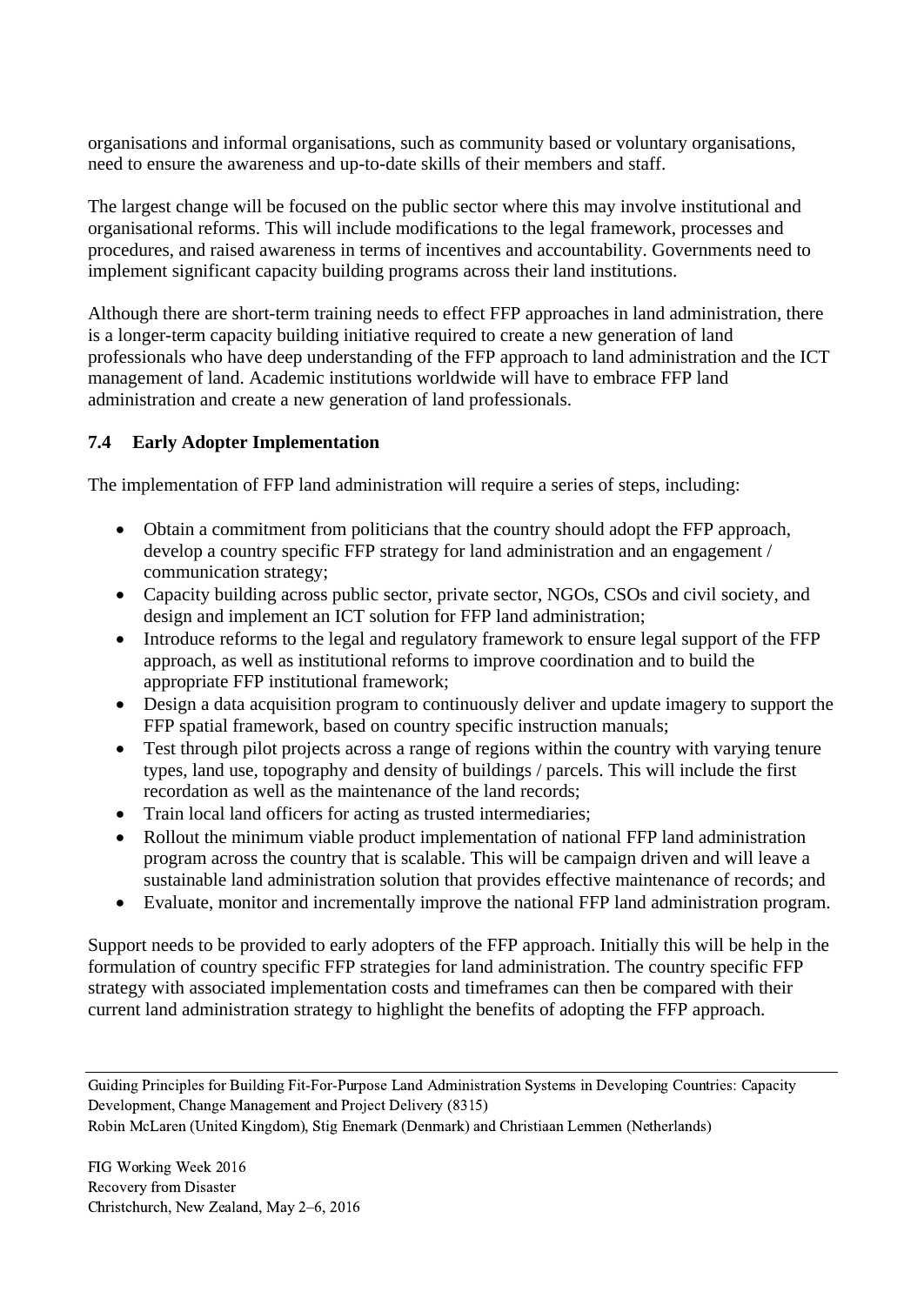Support should also be provided to early adopter countries implementing FFP pilot projects. This will be similar to the USAID Mobile Application to Secure Tenure (MAST) project in Tanzania (USAID, 2015). Support should include:

- Design of pilot project;
- Advise on technology and infrastructure;
- Support in selecting local partners;
- Training program;
- Design of engagement / communication strategy;
- Independent monitoring and evaluation framework.

### **7.5 Knowledge Sharing across a FFP Ecosystem**

Sharing of knowledge, experiences, good practice and open source tools will be encouraged and enabled across the FFP ecosystem. The ultimate success of FFP will depend on engaging and evolving a series of motivated communities to share knowledge, experiences, good practice and open source tools. The range of communities will include: citizens, NGOs / CSOs, academia, open source software developers, professional bodies, locally trained land officers and donors. Each of these communities will require different forms of engagement under an overall FFP Community Engagement Strategy.

## **8 CONCLUSIONS**

It is hoped that Guiding Principles for FFP Land Administration will pave the way forward towards implementing sustainable and affordable land administration systems enabling security of tenure for all and effective management of land use and natural resources. This, in turn, will facilitate economic growth, social equity, and environmental sustainability.

#### **REFERENCES**

Angehrm, A. and J. Atherton (1999): A Conceptual Framework for Assessing Development Programmes for Change Agents.

[https://www.insead.edu/facultyresearch/faculty/personal/aangehrn/documents/9-](https://www.insead.edu/facultyresearch/faculty/personal/aangehrn/documents/9-A_Conceptual_Framework_for_Assessing_Development_Programmes_for_Change_Agents.pdf) [A\\_Conceptual\\_Framework\\_for\\_Assessing\\_Development\\_Programmes\\_for\\_Change\\_Agents.pdf](https://www.insead.edu/facultyresearch/faculty/personal/aangehrn/documents/9-A_Conceptual_Framework_for_Assessing_Development_Programmes_for_Change_Agents.pdf)

BRAC (2014): The land and its discontents – can social enterprises and empathy help? <http://blog.brac.net/2014/11/the-land-and-its-discontents-can-social-enterprise-and-empathy-help/>

Enemark, S. and R. Ahene (2002): Capacity Building in Land Management – Implementing land policy reforms in Malawi. Proceedings of FIG XXII International Congress, Washington, D.C. USA, April 19-26 2002.

[http://www.fig.net/resources/proceedings/fig\\_proceedings/fig\\_2002/Ts7-](http://www.fig.net/resources/proceedings/fig_proceedings/fig_2002/Ts7-7/TS7_7_enemark_ahene.pdf) [7/TS7\\_7\\_enemark\\_ahene.pdf](http://www.fig.net/resources/proceedings/fig_proceedings/fig_2002/Ts7-7/TS7_7_enemark_ahene.pdf)

Guiding Principles for Building Fit-For-Purpose Land Administration Systems in Developing Countries: Capacity Development, Change Management and Project Delivery (8315)

Robin McLaren (United Kingdom), Stig Enemark (Denmark) and Christiaan Lemmen (Netherlands)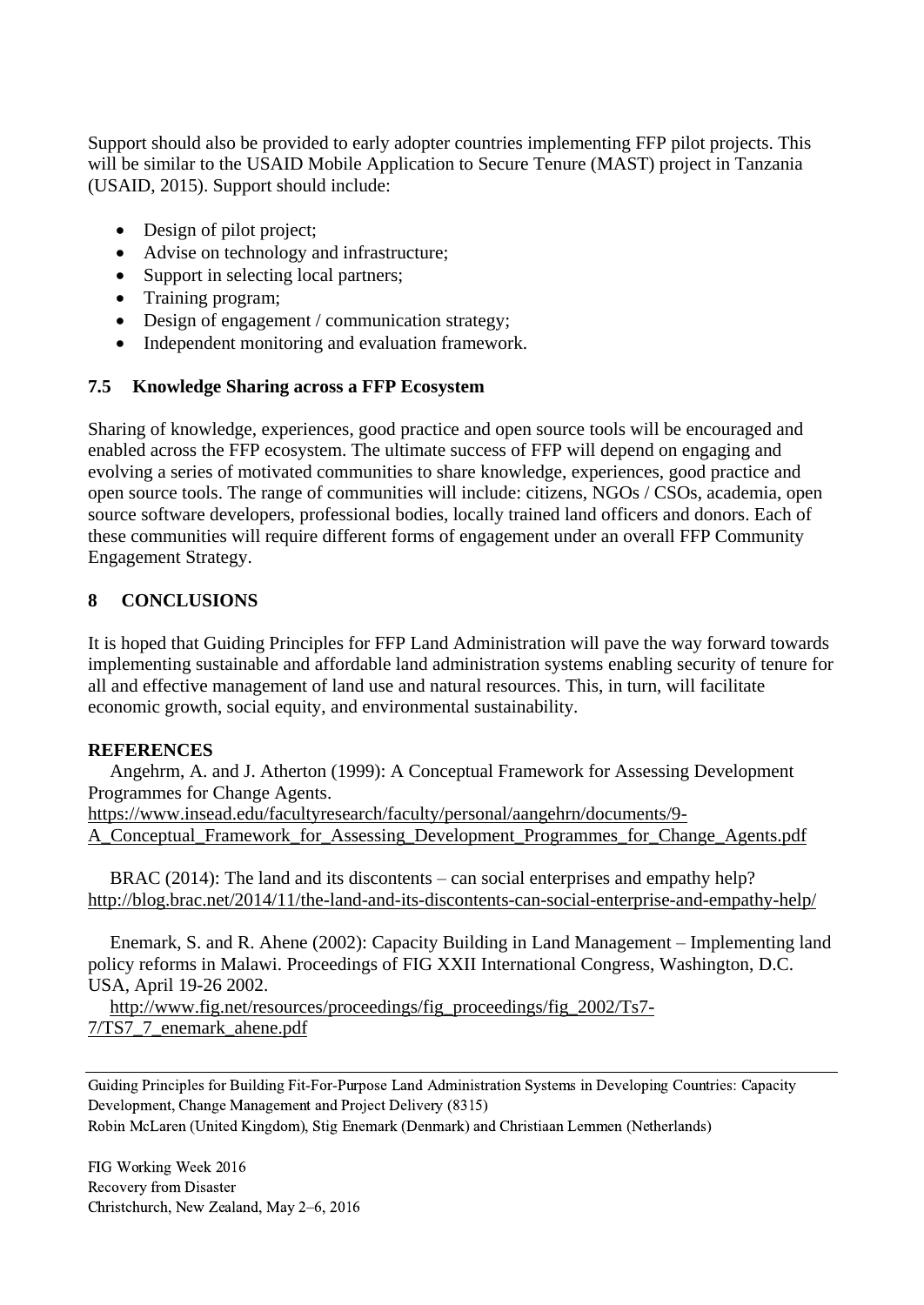Enemark, S., McLaren, R., Lemmen, C. (2015): Fit-For-Purpose Land Administration – Guiding Principles. UN-HABITAT / GLTN, Nairobi, Kenya.

[http://gltn.net/index.php/resources/publications/publications-list/download/2-gltn](http://gltn.net/index.php/resources/publications/publications-list/download/2-gltn-documents/2234-fit-for-purpose-land-administration-guiding-principles)[documents/2234-fit-for-purpose-land-administration-guiding-principles](http://gltn.net/index.php/resources/publications/publications-list/download/2-gltn-documents/2234-fit-for-purpose-land-administration-guiding-principles)

FIG (2008): Capacity Assessment in Land Administration. FIG Publications No 41, FIG Office, Copenhagen. <http://www.fig.net/resources/publications/figpub/pub41/figpub41.asp>

FIG/WB (2014): Fit-For-Purpose Land Administration. FIG Publications No 60, FIG Office, Copenhagen.<http://www.fig.net/pub/figpub/pub60/figpub60.htm>

GLTN (2014): The land and its discontents – can social enterprises and empathy help? <http://blog.brac.net/2014/11/the-land-and-its-discontents-can-social-enterprise-and-empathy-help/>

USAID (2015): Mobile Application to Secure Tenure: Tanzania. <http://usaidlandtenure.net/project/mobile-application-secure-tenure-tanzania>

UNDP (1998): Capacity Assessment and Development. New York. <https://www.cbd.int/doc/pa/tools/Capacity%20assessment%20and%20development.pdf>

UN-GGIM (2014): A Guide to the Role of Standards in Geospatial Information Management. New York. [http://ggim.un.org/docs/meetings/GGIM4/E-C20-2014-](http://ggim.un.org/docs/meetings/GGIM4/E-C20-2014-8_Essential%20Standards%20Guide%20for%20UNGGIM.pdf) [8\\_Essential%20Standards%20Guide%20for%20UNGGIM.pdf](http://ggim.un.org/docs/meetings/GGIM4/E-C20-2014-8_Essential%20Standards%20Guide%20for%20UNGGIM.pdf)

UN-HABITAT, GLTN, (2014): 'GLTN Capacity Development Strategy'. Nairobi. [http://www.gltn.net/index.php/component/jdownloads/finish/3-gltn-documents/130-the-gltn](http://www.gltn.net/index.php/component/jdownloads/finish/3-gltn-documents/130-the-gltn-capacity-development-strategy-eng-2013?Itemid=544)[capacity-development-strategy-eng-2013?Itemid=544](http://www.gltn.net/index.php/component/jdownloads/finish/3-gltn-documents/130-the-gltn-capacity-development-strategy-eng-2013?Itemid=544)

#### **BIOGRAPHICAL NOTES**

Robin McLaren is director of Know Edge Ltd a UK based, independent management consulting company formed in 1986. The company supports organizations to innovate and generate business benefits from their geospatial information. Robin has supported national governments in formulating National Spatial Data Infrastructure (NSDI) strategies. He led the formulation of the UK Location Strategy and has supported similar initiatives in Kenya, Hungary, Iraq, Western Australia, Kuwait and Canada. He has also supported the implementation of the EU INSPIRE Directive in the UK and was a founding member of the UK Location Council. Robin is also recognized as an expert in Land Information Management and has worked extensively with the United Nations, World Bank and EU on land policy / land reform programs to strengthen security of tenure and support economic reforms in Eastern and Central Europe, Africa, Middle-East and the

Guiding Principles for Building Fit-For-Purpose Land Administration Systems in Developing Countries: Capacity Development, Change Management and Project Delivery (8315) Robin McLaren (United Kingdom), Stig Enemark (Denmark) and Christiaan Lemmen (Netherlands)